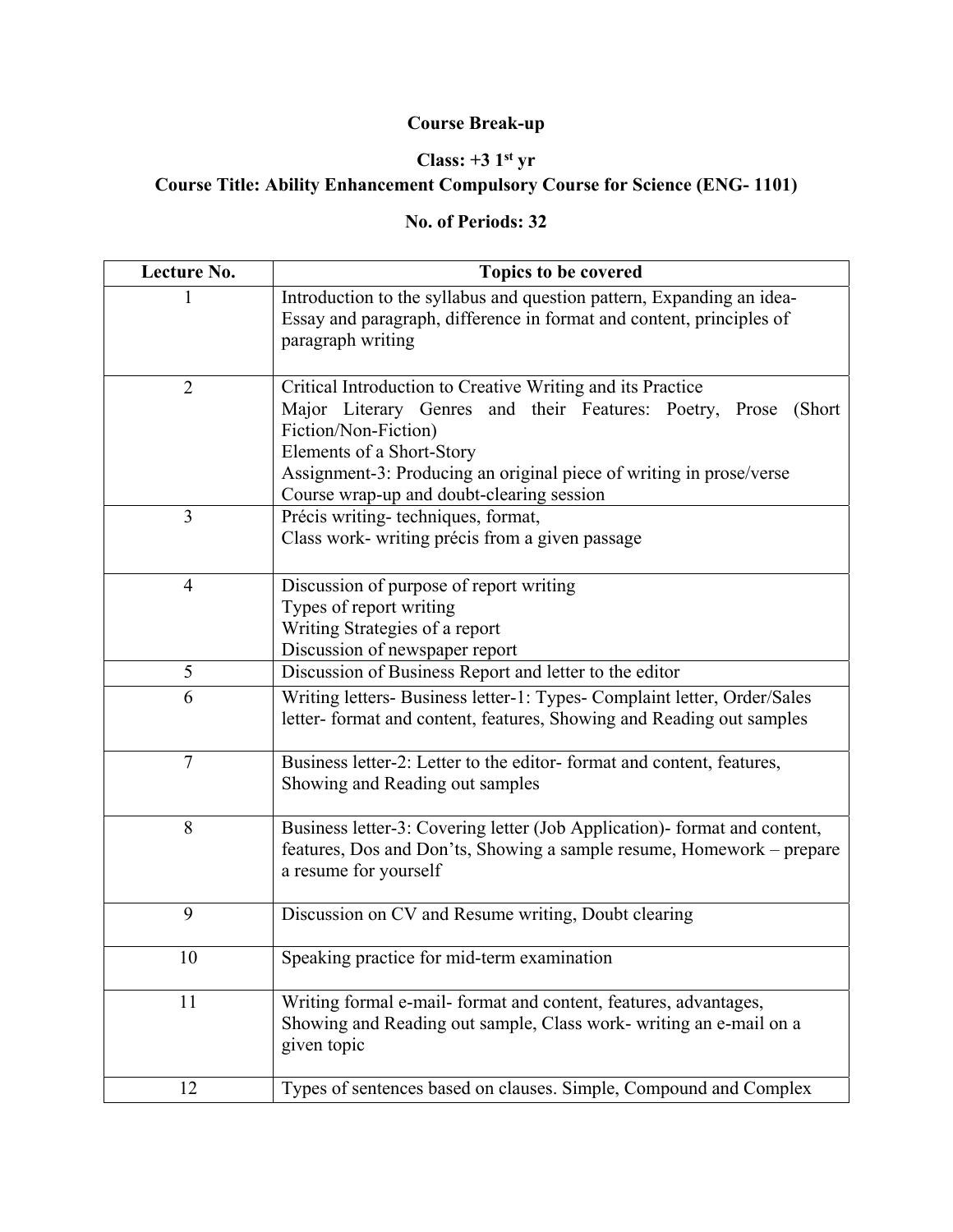|    | Sentences. Principal Clause, Subordinate Clause, Co-ordinate Clause.               |
|----|------------------------------------------------------------------------------------|
|    | Examples of the three types of Sentences. Practice in categorizing                 |
|    | sentences                                                                          |
|    |                                                                                    |
| 13 | Adjective/Relative Clause, Reduced Relative Clause, Relative Pronouns,             |
|    | Positioning of Relative clauses. Noun clause, Functions of a Noun Clause,          |
|    | Difference between Object and Complement, Complement Clause                        |
| 14 | Adverb Clause - Function of Adverb Clause- Adverb Clause of Time, Place,           |
|    | Manner, Purpose, Reason, Concession and Condition. Conditionals - Types of         |
|    | Conditionals- Open Conditional, Hypothetical Conditional, Unfulfilled              |
|    | Conditional and Zero Conditional.                                                  |
|    |                                                                                    |
| 15 | Discussion on some common Phrasal Verbs. Use of Prepositions. Practice             |
|    | exercises                                                                          |
|    |                                                                                    |
| 16 | Concept of Main verbs and Auxiliaries, Primary and Modal Auxiliaries. Use of       |
|    | Different modals for different situations- Use of "Can, Could, Shall, Should, Will |
|    | , Would, May, Might, Ought to, Must, dare, Need, Be able to, Used to" for          |
|    | Permission, Request, Offering help, Obligation, Future planning, Willingness,      |
|    | Prohibition, etc.                                                                  |
| 17 | Use of Passives – Conversion from Active to Passive Voice and vice versa for       |
|    | Statements, Interrogative and Imperative Sentences.                                |
|    |                                                                                    |
| 18 | Use of Passives - Practice in voice change                                         |
| 19 | Concept of Subject - Verb agreement, Commonly followed grammatical rules           |
|    | for                                                                                |
|    | Subject - Verb agreement. Practice exercises                                       |
| 20 | Detail reading of "A Lesson my father taught me"                                   |
|    | Discussion of the central theme of the text                                        |
| 21 | Detail reading of "The Need For Excellence"                                        |
|    | Discussion of the central theme of the topic                                       |
| 22 | Discussion of "Playing the English Gentleman"                                      |
|    | Discussion of the central theme of the topic                                       |
|    | Question-answer writing and evaluation                                             |
| 23 | Detail reading of "The pleasure of Ignorance"                                      |
|    | Discussion of the central theme of the topic                                       |
|    | Question-answer writing                                                            |
| 24 | Introduction to Post-independence Indian Theatre: Major Playwrights and            |
|    | their Contribution                                                                 |
|    | Vijay Tendulkar and his Plays                                                      |
|    | Women and Violence in Contemporary India                                           |
| 25 | Vijay Tendulkar's Silence! The Court is in Session                                 |
|    | Summarization and Critical Analysis of Act-I                                       |
|    | Summarization and Critical Analysis of Act-II                                      |
| 26 | Summarization and Critical Analysis of Act-III                                     |
|    | Major Themes in the Play: Patriarchal Insensitivity, Mock-Trial,                   |